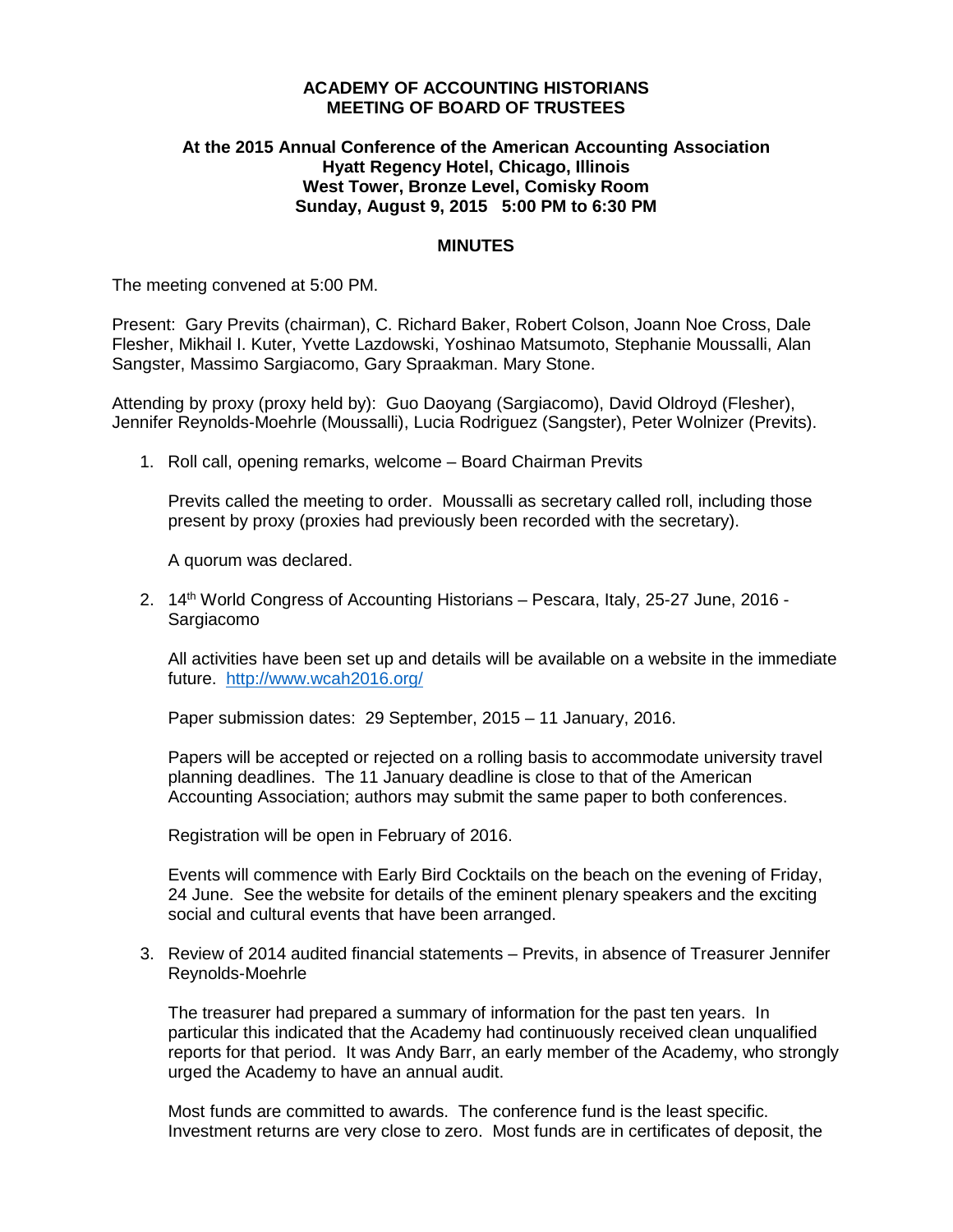largest of which is the Schoenfeld. Total AAH assets exceed \$400,000. Liabilities are very minimal.

The largest expenses each year are for publishing the *AHJ* and the *AHN*, and for the payments to our administrative contractors Tiffany Welch and Becca Hayes.

Concerning revenues, in the past the AAH had about 60% institutional and 40% individual members. It is now 45% institutional and 55% individual. The AAH also receives royalties each year from EBSCO and others.

Colson asked if our Form 990 informational returns are posted on GuideStar. Flesher said yes. Colson asked if we have made necessary filings with the Secretary of State in Alabama. Previts said our attorney had looked at our filings, but Colson will check, too. Colson also asked if we receive revenues from contributions, because in 33 states the recipient charity must be registered for the donor to receive charitable deductions. Previts will consult our attorney and our treasurer.

Stone noted that the pro forma 2016 budget predicts about \$43,700 in revenues. She thinks that is conservative and that the AAH will have slightly higher revenues, close to break-even.

Flesher moved to accept the 2016 budget (see appended document). Sangster seconded the motion. It was unanimously accepted.

4. Publication and organization options - Colson

Colson said that over the course of his association with the AAH, there had been periodic discussions about its future, including the load of work for volunteers, the technology, and membership levels. Three years ago, he joined the executive group's monthly meetings, which handles these issues. They take a lot of time; joining SCOPUS, for instance, took years and two personal visits from President Sargiacomo. Furthermore, the age of the leaders is advancing and there is a question of how younger members can successfully be recruited.

About two and a half years ago, serious discussion began of how to ensure the longterm viability of the group. Two years ago, some of the leadership approached the AAA's leadership, management team, and staff to see what they might think of section status for our group. The AAH leaders met no specific opposition and substantial enthusiastic acceptance of the idea. Both sides saw this as a winning proposition; one area of possible advantage for the AAH is the handling of the *AHJ* and the possibility it would be aggregated with theirs. Furthermore, the AAA has a much stronger built-in infrastructure for the recruitment of new members than does an independent AAH. Colson also spoke to the past AAA presidents, who said they personally hoped to pursue accounting history research and join a future history section.

For all these reasons, AAA section status for the AAH looks possible. But the AAH must take action. The AAH officers unanimously support this proposal.

The AAH would probably be able to retain the current names of its organization and publications. We would gain staff support from the AAA, more space at AAA meetings, and a much more prominent position for our journal. In fact, the AAA has wanted to move into historiographical research for the last seven years or more.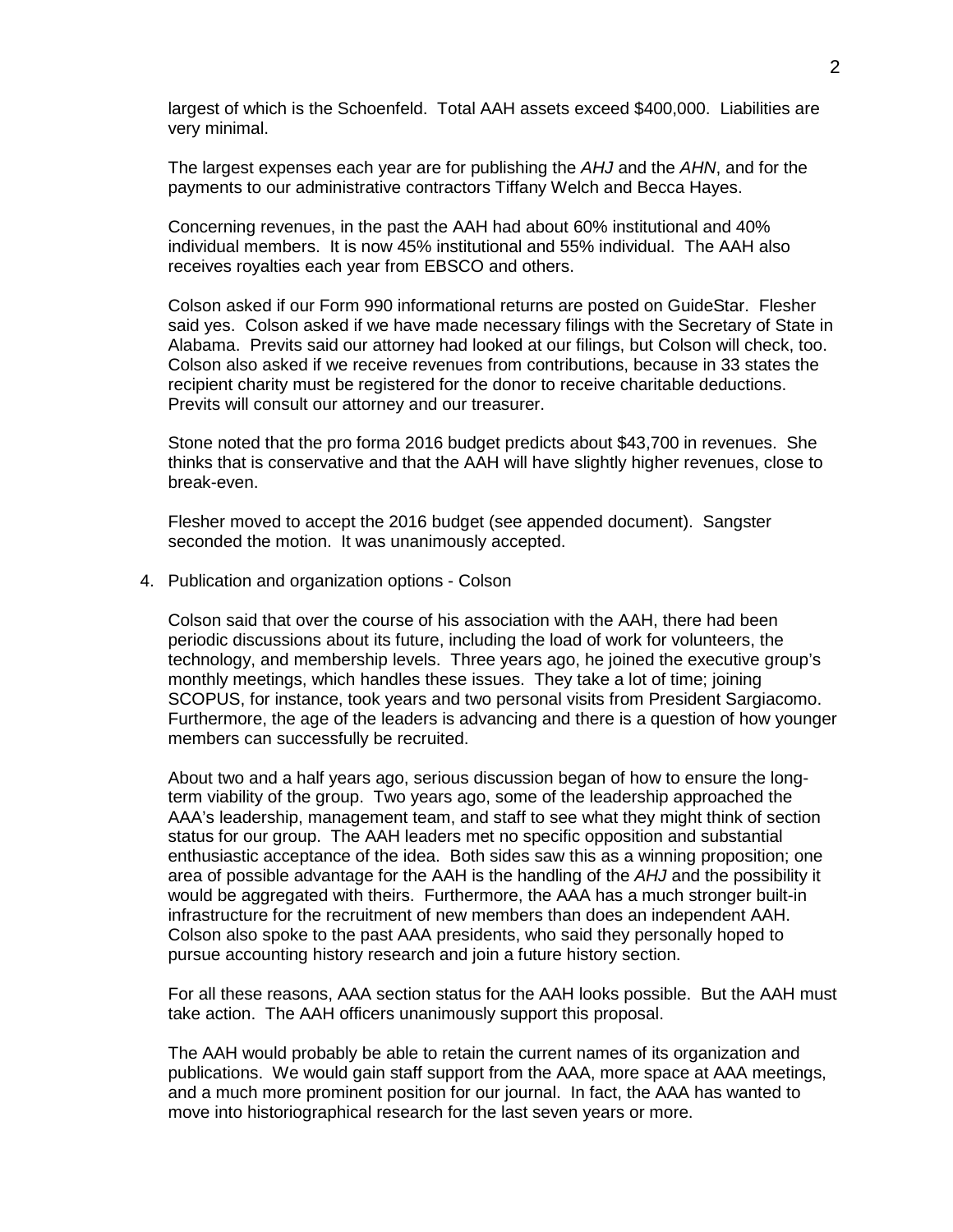Previts noted that our agreement with EBSCO is very modest. The AAA could obtain a much better agreement. We would probably need to continue to retain the services of two administrative helpers for several years during the transition. Of those present, Colson, Flesher, and Previts are all past AAA officers; all agree that we presently have the support of the AAA for this idea.

Previts also noted that our bylaws need some revision and that the AAA facilitates such work. He added that AAH membership is down 9% in just the last year. In 2008, we had 278 individual members; now we have only 231. There is every reason to think that the AAA dues check-off procedure will increase that membership. Furthermore, our volunteer leadership is badly overloaded with work for the AAH, a situation that section status would alleviate.

Previts added that our trustees are quite an international group, a feature that impresses the AAA, which struggles for such internationality at that level. On the other hand, our membership is heavily U.S.-centric, whereas about 25% of the AAA's membership lives outside the U.S.

In 1978, the AAH was not interested in AAA membership, and opted instead for separate 501c(3) status. The steps we will propose today to the trustees, and which must be approved by the membership at the business meeting, make sense now, especially given next year's AAA centennial.

Colson introduced a resolution as follows:

"Resolved that the Officers of the Academy of Accounting Historians are authorized to achieve section status for the Academy of Accounting Historians within the American Accounting Association including whatever actions, affiliations, and distributions are appropriate under Academy By law's Article X [Dissolution] in order to dissolve the Alabama Corporation and relinquish the Academy of Accounting Historian's Internal Revenue Service Tax Exempt [501(c)(3)] status, including Article X's requirement to then distribute all residual assets to another organization having Internal Revenue Service Tax Exempt [501(c)(3)] status."

Stone spoke in favor, pointing out that the support from various universities, such as the University of Alabama, is not guaranteed. Becca Hayes at UA is retiring, for example.

Previts added that our publisher in Alabama is taking over her duties. But earlier this year, DHL lost 100 copies of the *AHJ* in shipment. Last year DHL lost 300 copies shipped to China. DHL refused reimbursement, costing the AAH a lot of money and huge loss of time. Our EBSCO contract expires in October. All these issues would be better handled by the AAA.

Cross asked what the AAA's current requirements are for member numbers to be a section. Previts said we hope to enter as a whole piece, just as the Tax section did.

Cross said she had opposed AAA section status for 15 years, but now has changed her mind, in light of the aging of the membership and our leadership. Stone and Cross pointed out section status would give young scholars a path to AAA leadership through history, and would give legitimacy to our work with schools, which are more likely to pay for conference travel if it is to AAA section meetings, and possibly more likely to accept history research if it is sponsored by the AAA.

Baker said that he was very supportive of this proposal and wondered how we would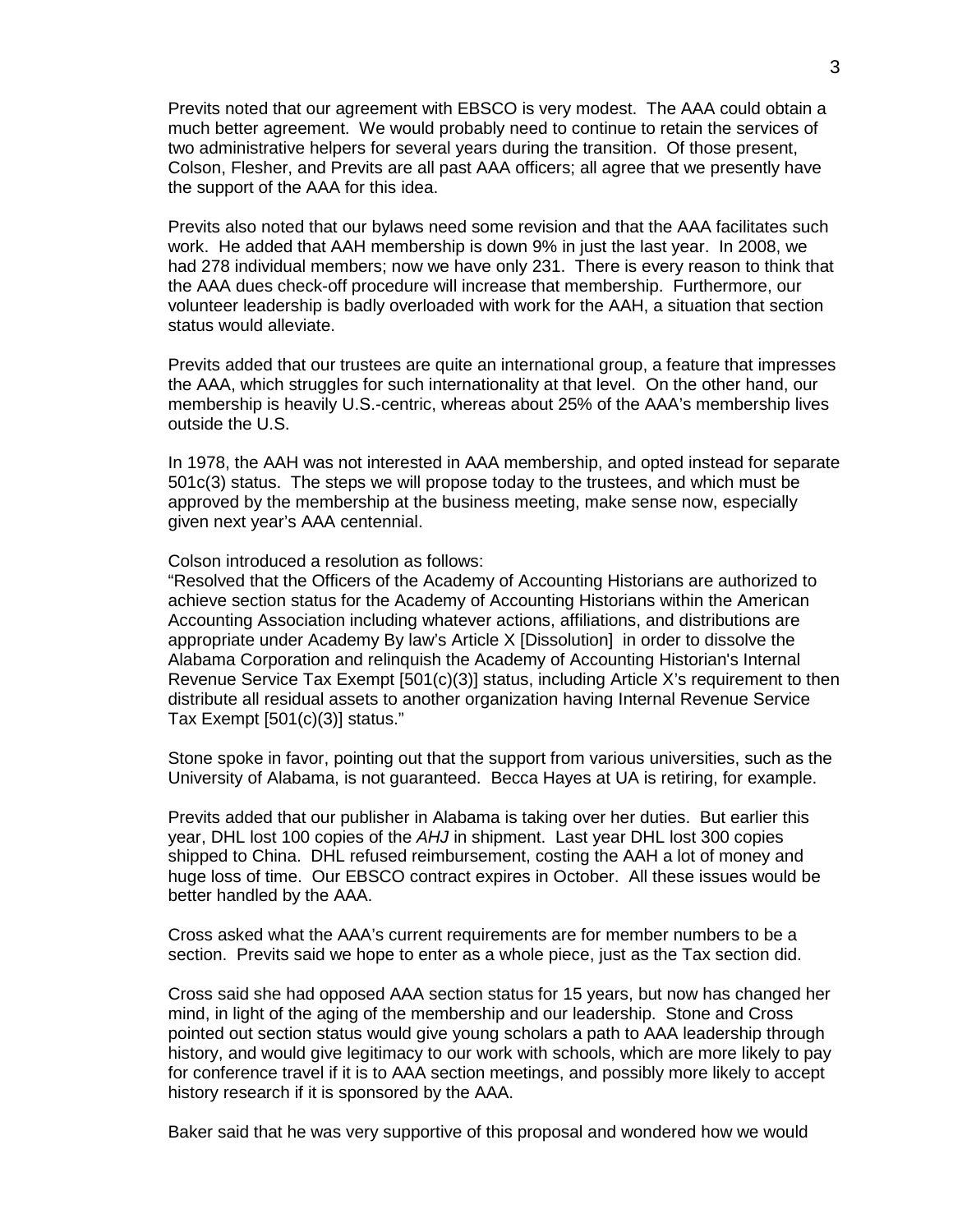retain the restrictions on our assets placed by donors. Others answered that the restrictions carry over to the new (AAA) 501c(3). Baker also wondered about our \$75 dues, which are higher than other section dues. Previts said our expenses will drop with AAA section status. The AAA has a complicated means of distribution of revenues from a common pool and we would receive some of it. Probably our own 501c(3) status needs to be the last thing to go.

Stone noted that the AAA and various accounting scholars have more respect for qualitative methods than at any time in the past, so this is a good moment for joining. Previts agreed, especially since, without section status, we depend on the goodwill of AAA's Tracy Southerland and the other AAA staff and leaders for our position at AAA.

Spraakman asked what costs there are in joining the AAA. Previts said so far about \$500 to the lawyer.

Stone said the benefit to the AAA included its desire for a "big tent" of interests; a history section is an important part of that. Colson agreed, adding the AAA might have approached us before, except that they were originally trying the AAA Commons approach, which later failed.

Colson moved that we adopt the resolution. Flesher seconded.

Matsumoto said he hopes to be part of both AAA and the history section in the future and wondered if other Japanese historians would also do so. Previts acknowledged that international members would need to decide. But the amount of energy the executive group now puts into the AAH is not sustainable, and everything had been tried to increase membership, without success.

Sargiacomo said it would be very important to be part of a bigger umbrella, to have the AAA brand, and to have a high-level academic publisher. Previts agreed and added that large academic publishers want four issues a year from their journals, which we cannot manage but the AAA might. Colson added that when the AAA Commons failed to develop a research pipeline, the leadership decided to encourage research through AAA's traditional structure – the subject-matter and regional sections and conferences. Conference presentations especially lead to more publications. Thus the need for a history section. The AAH alone doesn't have an adequate infrastructure to pursue this avenue seriously.

Cross called the question. Moussalli took a roll call vote, including of the proxy votes. The result was unanimously in favor of the resolution. (Two trustees were absent and had not assigned proxies, hence did not vote – Cheryl McWatters and Jim McKinney.)

5. Resolution on AAH directors – Previts

Previts introduced the following resolution: "In accordance with the By-Laws (Section VIII) the following all residents of the State of Alabama are elected to serve as Directors of the Directors of the Academy of Accounting Historians as incorporated under the laws of the state of Alabama for the forthcoming periods, as necessary:

- 1. Eddie Nabors
- 2. Andrew Sharp
- 3. Mary S. Stone

Furthermore, Mary S. Stone shall act as the corporate agent."